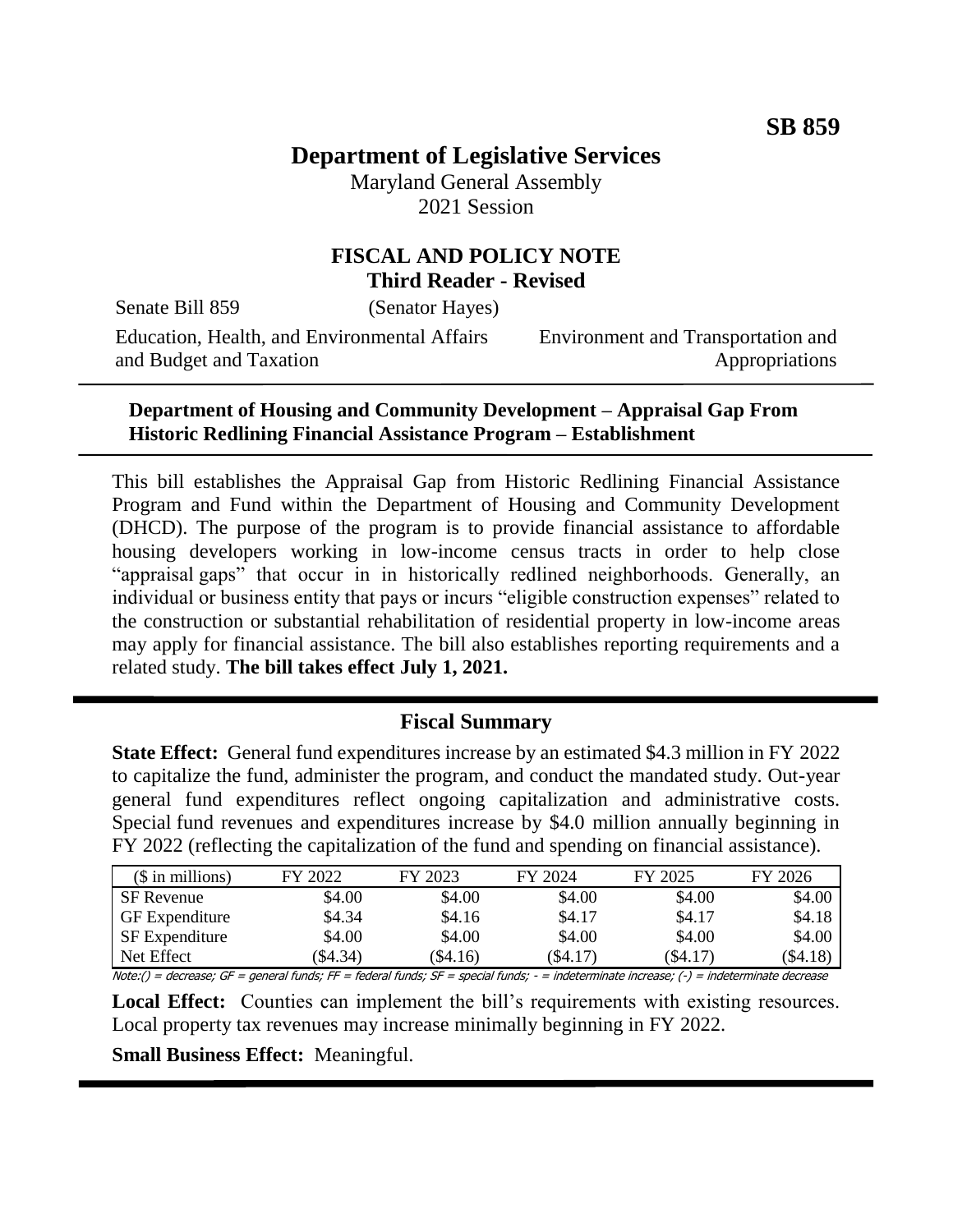# **Analysis**

### **Bill Summary:**

### *Definitions*

"Affordable" means that monthly housing costs do not exceed 30% of a household's income, where the household's income does not exceed 80% of the statewide median income for a household of like size.

"Appraisal gap" means the amount by which the total cost of eligible construction expenses exceeds the contract sales price of a qualified property when it is initially sold to an owner-occupant.

"Eligible construction expenses" means any amount that is expended on the construction or substantial rehabilitation of a qualified property, including any amount expended on specified acquisition and construction costs and related improvement activities.

"Financial assistance" does not include loans or other instruments that would create debt through property liens on qualified property.

"Qualified project" means the construction or substantial rehabilitation of a qualified property if the eligible construction expenses do not exceed \$500,000.

"Qualified property" means residential real property that is (1) newly constructed or a formerly vacant structure that has been substantially rehabilitated; (2) is located in a low-income census tract as defined by the U.S. Department of Housing and Urban Development and in an area designated as a sustainable community; and (3) constructed or rehabilitated with the purpose of being sold to an owner-occupant at an affordable sales price.

## *Appraisal Gap from Historic Redlining Financial Assistance Program*

In the fiscal year in which a "qualified project" is completed, an individual or business entity may apply to DHCD for financial assistance to cover the appraisal gap for the project. The amount of the financial assistance provided must not exceed 35% of the lesser of (1) the total cost of eligible construction expenses or (2) 80% of the national median sale price for new homes on the date of sale, as determined by the most recent census data available. Financial assistance provided under the program may be used in conjunction with other State, federal, or local funding sources.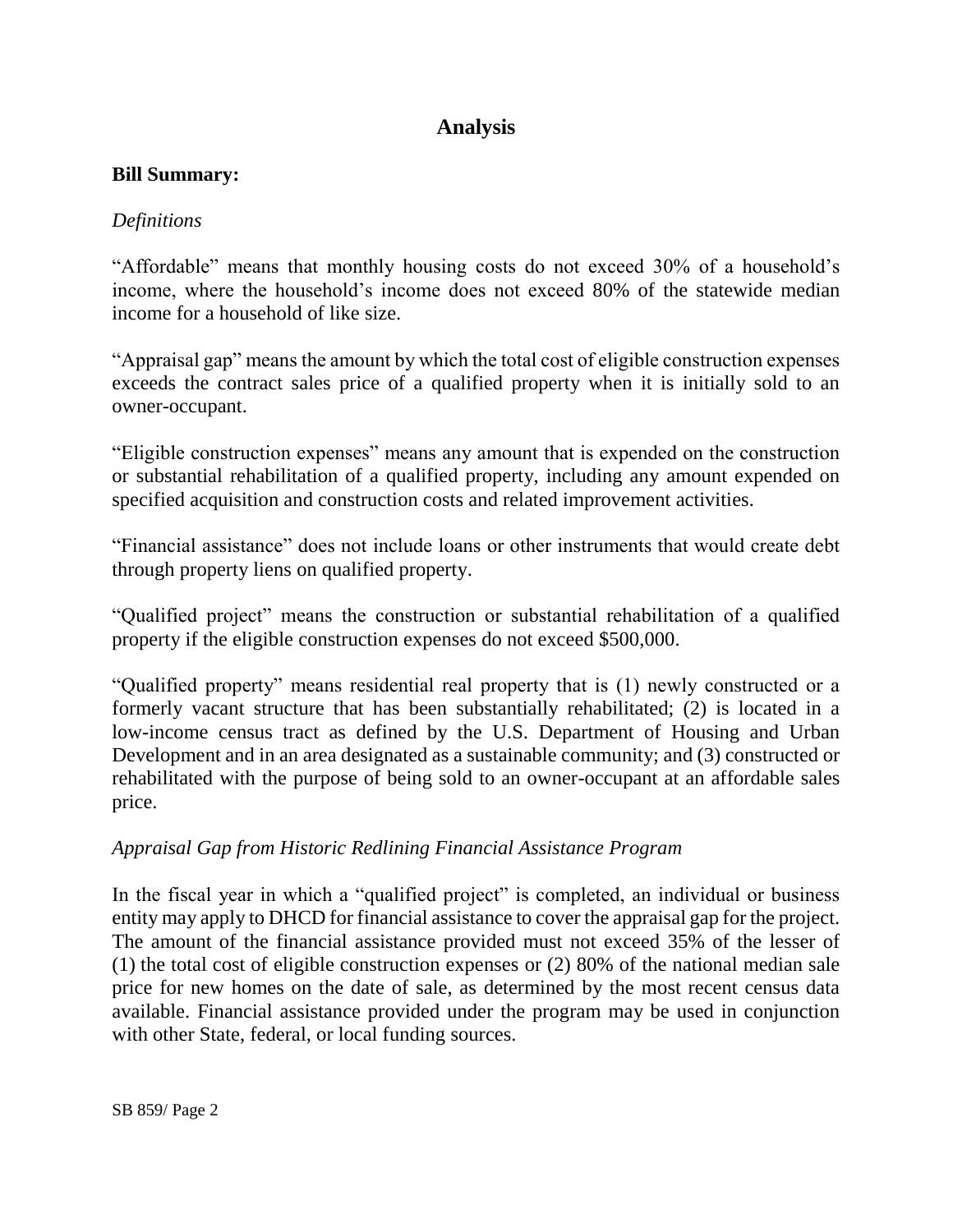On application by an individual or business entity that pays or incurs eligible construction expenses, DHCD must provide financial assistance to the individual or business entity, as specified. The application must be in the form and must contain any information that DHCD requires by regulation. DHCD must approve all applications that qualify for financial assistance in a timely manner.

## *Appraisal Gap from Historic Redlining Financial Assistance Fund*

The Appraisal Gap from Historic Redlining Financial Assistance Fund is a special, nonlapsing fund. DHCD may not provide financial assistance for the program in the aggregate totaling more than the amount appropriated for the fund for that fiscal year. If the aggregate financial assistance amounts provided in a fiscal year total less than the amount appropriated for the fund for that fiscal year, any excess amount must remain in the fund and may be allocated for the next fiscal year. For any fiscal year, if funds are transferred from the fund except to provide financial assistance, the maximum financial assistance amounts in the aggregate that DHCD may provide must be reduced by the amount transferred.

The Governor may not reduce an appropriation for the fund in the State budget as approved by the General Assembly. Money in the fund may be used only for the purpose of providing financial assistance under the program. Interest and earnings on the fund must be credited to the general fund.

## *Required Regulations, Reports, and Study*

DHCD must adopt (1) regulations to specify criteria for the application for and approval of financial assistance under the program and (2) any other regulations necessary to implement the bill.

By January 1 each year, each county must submit a report to DHCD that details the targeted areas for homeownership that qualify for financial assistance under the program. By March 1 each year, DHCD must submit a report to the Senate Budget and Taxation Committee, the House Appropriations Committee, and the House Ways and Means Committee on the number of funds deployed to census tracts with a majority racial minority population.

DHCD must also conduct a study, aggregated by race, zip codes, and census tracts, of housing values, appraisals, and refinancing rates across the State over the past 30 years, including the impact of State and federal policies, such as infrastructure (road, park, and water and sewer) and other investments, on those communities. DHCD must submit the findings of the study to the Governor and the General Assembly by June 30, 2022.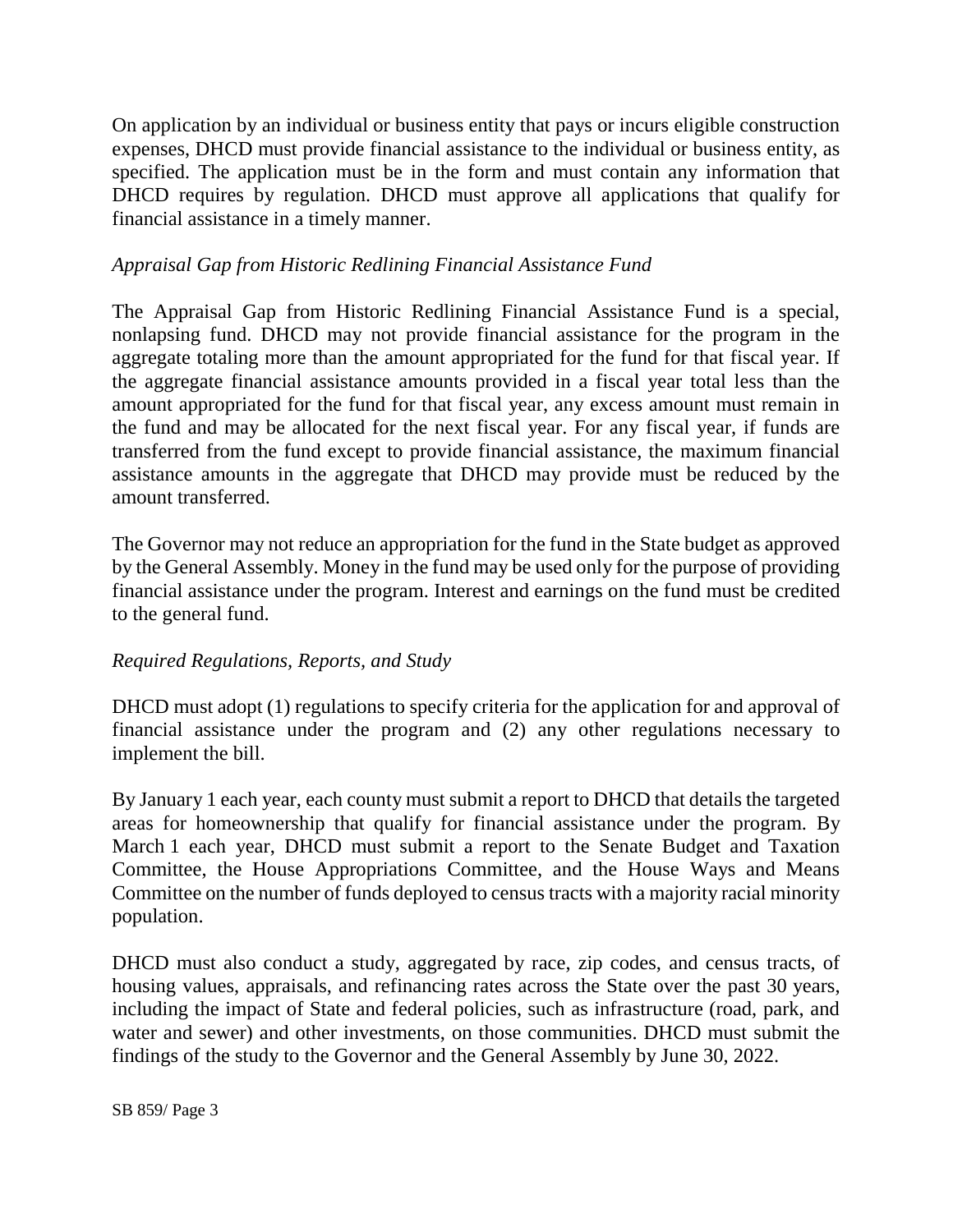# **Current Law:**

### *Sustainable Communities*

A sustainable community is defined as a part of a priority funding area that (1) is designated by the Smart Growth Subcabinet on the recommendation of the Secretary of Housing and Community Development; (2) has been designated as a Base Realignment and Closure Revitalization Incentive Zone; or (3) has been designated a transit-oriented development.

Chapter 759 of 1997 established that State spending on certain growth-related activities must be directed to priority funding areas. Growth-related projects include most State programs that encourage or support growth and development such as highways, sewer and water construction, economic development assistance, and State leases or construction of new office facilities. Priority funding areas include all municipalities that existed in the State in 1997; areas inside the Washington Beltway and the Baltimore Beltway; and areas designated as enterprise zones, neighborhood revitalization areas, heritage areas, and certain industrial areas. Areas that were annexed by a municipality after 1997 may also be designated priority funding areas, as long as the areas satisfy specified requirements in statute generally related to density, water and sewer access, and other related factors.

### *Housing and Community Revitalization Programs*

Among other responsibilities, DHCD provides financing for the development and maintenance of affordable housing in Maryland. Financing is available for the creation of new residential properties and the maintenance of existing residential properties, in addition to making properties more accessible to those requiring financial assistance. DHCD also provides funding for community revitalization projects. DHCD programs that provide assistance to homebuyers and facilitate community revitalization include:

- Strategic Demolition Fund;
- Neighborhood Business Development Program;
- Baltimore Regional Neighborhoods Initiative;
- National Capital Strategic Economic Development Program;
- Community Development Block Grant Program;
- Seed Community Development Anchor Institution Fund;
- Special Loan Programs;
- Homeownership Programs; and
- Housing and Building Energy Programs.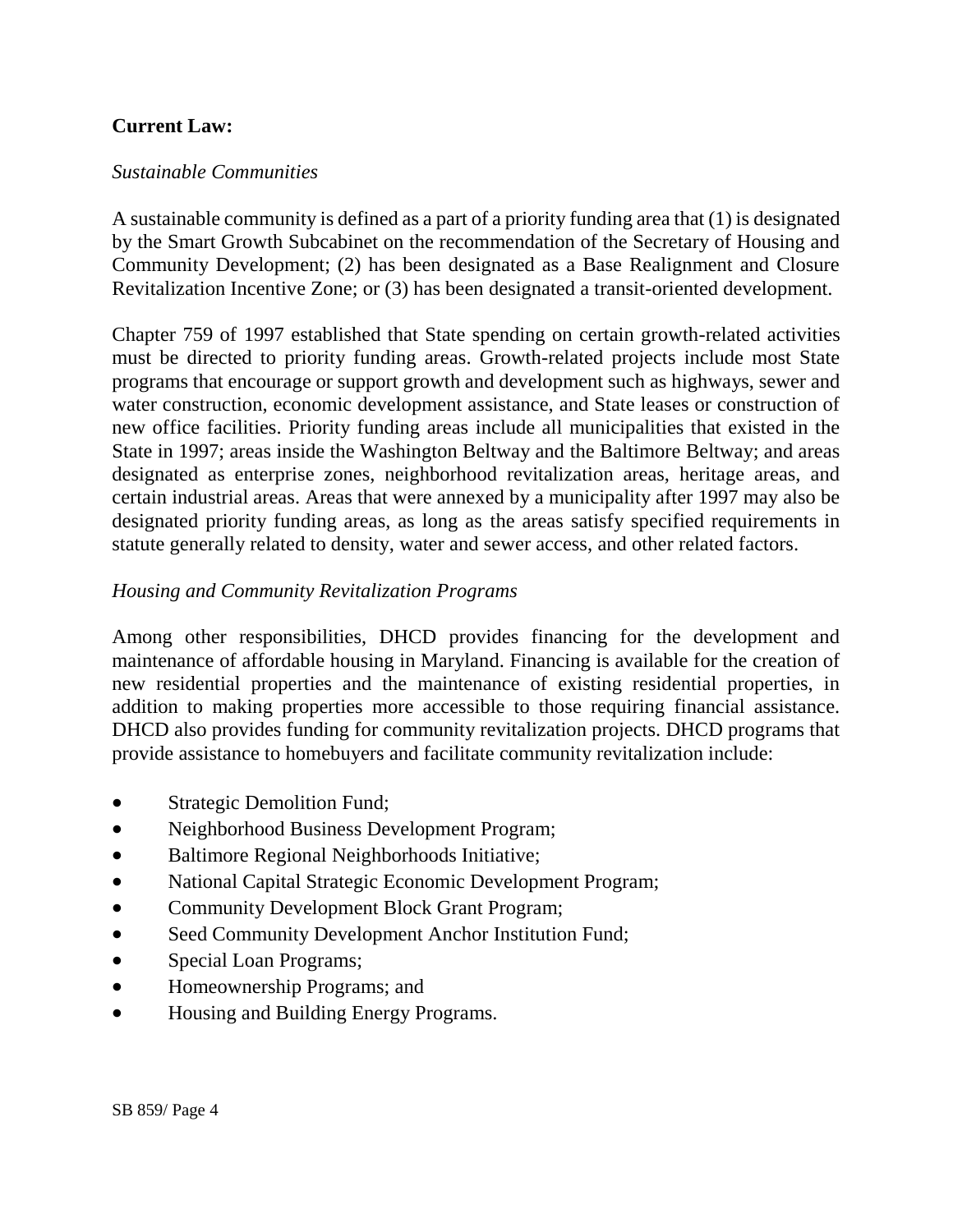## **State Expenditures:**

### *Capitalizing the Fund*

General fund expenditures increase by an estimated \$4.0 million annually beginning in fiscal 2022 to capitalize the fund; this level of funding is needed to ensure the viability of the fund and to provide meaningful financial assistance to housing developers. Special fund revenues to and expenditures from the new fund increase correspondingly each year. This analysis assumes that DHCD provides financial assistance equal to the full amount of funding provided to the fund each year.

### *Administrative Expenses Related to the New Program and Fund*

The bill allows money in the fund to pay only for financial assistance, so this analysis assumes that it is not available to cover DHCD's administrative costs and that general funds are needed to cover such costs. Therefore, general fund expenditures increase by \$139,121 in fiscal 2022, which accounts for a 90-day start-up delay from the bill's July 1, 2021 effective date. This estimate reflects the cost of hiring (1) one program manager to establish program regulations, develop the application process, and track and review applications and (2) one financial analyst to manage program finances and track financial assistance provided under the program. It includes salaries, fringe benefits, one-time start-up costs, and ongoing operating expenses. DHCD advises that current staff are working at full capacity, necessitating additional staff to administer the program.

| <b>Total FY 2022 DHCD Administrative Expenditures</b> | \$139,121 |
|-------------------------------------------------------|-----------|
| <b>Operating Expenses</b>                             | 11,163    |
| Salaries and Fringe Benefits                          | \$127,958 |
| <b>Positions</b>                                      | 2.0       |

Future year administrative expenditures reflect full salaries with annual increases and employee turnover and ongoing operating expenses.

#### *Mandated Study*

DHCD advises that it lacks the expertise and data necessary to conduct the study of housing prices, appraisals, and refinancing rates over the past 30 years and, therefore, needs to contract with a consultant to conduct the required study. For a recent Housing Needs Assessment study, DHCH contracted with the University of Maryland to conduct the assessment at a cost of \$200,000. DHCD anticipates a similar cost for the study required by the bill. Therefore, general fund expenditures increase further by \$200,000 in fiscal 2022 only to conduct the study.